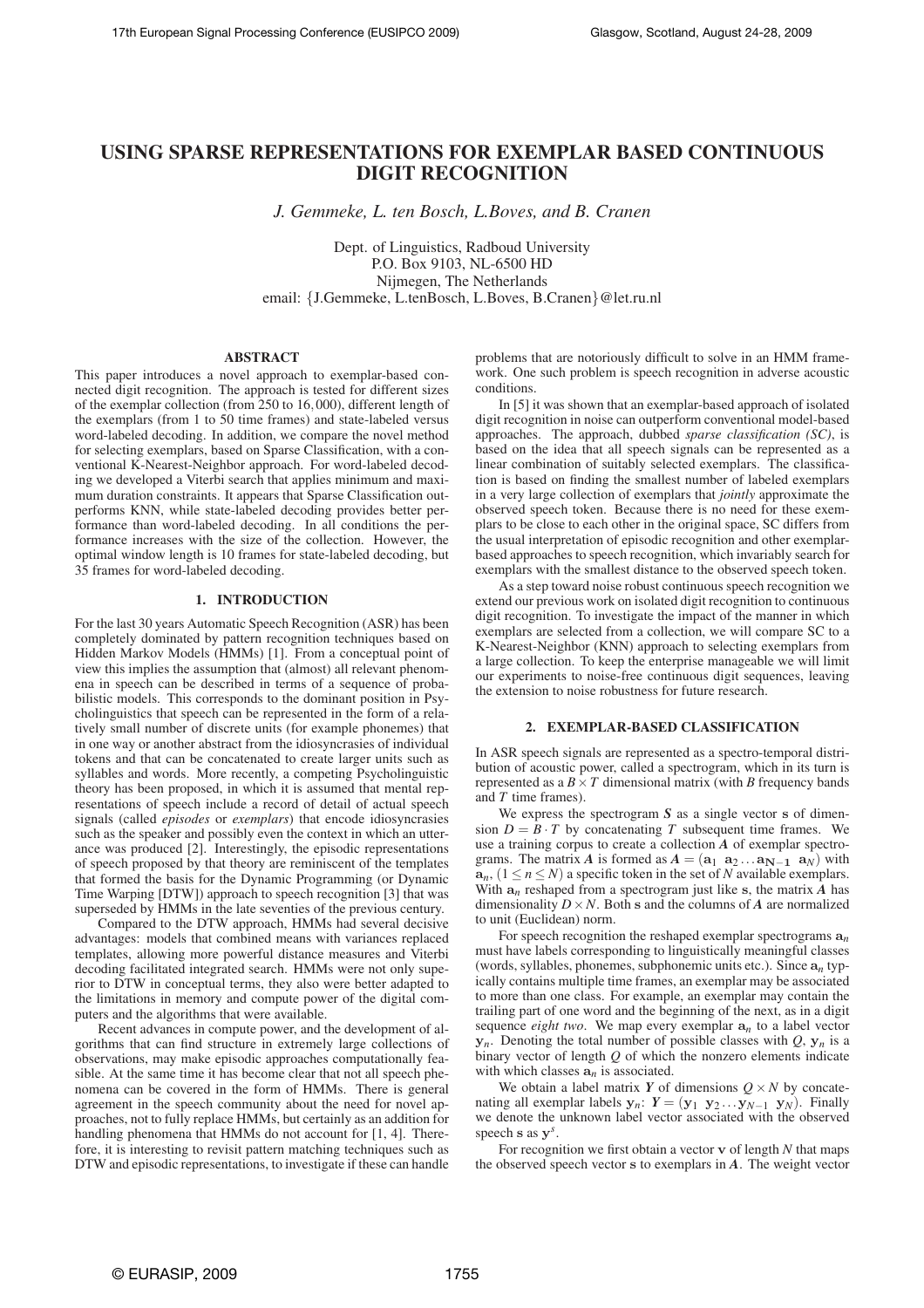v tells us which exemplars are associated with the observed speech. We then obtain the label vector  $y^s$  by calculating the score  $f_s$  as:

$$
\mathbf{f}_s = Y \mathbf{v} \tag{1}
$$

with  $v \ge 0$  a sparse column vector and  $f_s$  a vector of length *Q*. Keeping track of only the nonzero elements of f*s* we obtain the binary label vector y *s* . The procedure for creating label vectors f *s* is independent from the procedure for selecting the exemplars (SC or KNN).

### **2.1 K-Nearest-Neighbor classification**

In exemplar-based speech recognition one can use K-Nearest-Neighbor (KNN) techniques to associate an unknown speech token s with exemplars from the collection *A* that are closest to s given some distance measure. For every exemplar  $a_n$  we obtain the Euclidean distance to s and retain the *K* exemplars with the smallest distance. Then a binary vector v of length *N* is created with *K* nonzero elements pertaining to the indices of the exemplars with the smallest distance.

# **2.2 Sparse Classification**

In our sparse classification approach we try to find exemplars that *jointly* approximate the observed speech token. As in [5], we assume s can be represented as a linear combination of the exemplar spectrograms a*n*:

$$
\mathbf{s} = \sum_{n=1}^{N} x_n \mathbf{a_n} = A \mathbf{x} \tag{2}
$$

with x the *N*-dimensional sparse representation of s. Depending on the dimensionality *D* and *N*, this system of equations is *over*or *under*-determined. It has been shown that x can be recovered in both regimes by searching the *sparsest* solution [6, 7]:

$$
\min_{\mathbf{x}} \{ \|\mathbf{x}\|_0 \} \text{ subject to } \mathbf{s} = A\mathbf{x} \tag{3}
$$

Interpreting the weights of this linear combination as the label weights, we can use the sparse representation x to form the weight vector v necessary for classification. Solving Eq. 3 does not guarantee non-negativity of all elements of x. This is different from KNN, where all distances are guaranteed to be non-negative. Because it is difficult to imagine how negative weight could be cognitively plausible, we decided to use  $\mathbf{v} = |\mathbf{x}|$ .

# **3. CLASSIFICATION OF CONTINUOUS SPEECH**

The mathematics of sparse classification requires that all exemplars in the collection *A* have a fixed time dimension *T*. However, continuous speech cannot be represented as a concatenation of fixedlength units. Therefore, we use a sliding window approach. After assigning weighted labels to individual windows, we use Viterbi decoding to obtain word-based transcriptions.

#### **3.1 Classification in a sliding time window**

Consider a speech utterance *U* represented as a spectrogram with *B* frequency bands and *I* time-frames (cf. Fig. 1). We slide a window *S* of length *T* through *U*, with shifts of ∆ frames. The ratio of ∆ and *T* determines the degree with which subsequent windows overlap. Larger step sizes ∆ reduce computational effort but can decrease recognition accuracy. In this paper we keep the shift constant at  $\Delta = 1$  frame. The total number of windows we process is  $W =$ *I* − *T* + 1. Window length *T* is varied between 1 and 50.

Using the procedure described in Section 2 we obtain a score vector  $f_w$  for every window ( $w \in W$ ). Rather than converting these to binary labels  $y^w$  we use the weights as numerical scores. We collect all score vectors in a matrix  $\vec{F}$  of size  $Q \times W$ . Recognition then proceeds by finding the path with the best score. An example of the score matrix is shown in Fig. 2.



Figure 1: Schematic diagram of time-continuous classification using overlapping windows.

## **3.2 Viterbi decoding**

So far, we have made no assumptions about the kind of labels that are associated with exemplars. The eventual goal of classification is a word-based transcription, but that leaves room for labels corresponding to smaller units. However, the choice of unit implies different constraints on the decoding strategy.

In conventional HMM-based speech recognition the basic units are *states*, and every word or phoneme is composed of sequences of such states. In that case, the search for the best state sequence through the matrix  $\vec{F}$  is constrained by the state sequences in the acoustic word models. In our current exemplar-based approach, however, we are free to associate exemplars with either states, phonemes, entire words or any other unit.

In this paper, we consider two different labels types: state-based labels and word-based labels.

#### *3.2.1 State-based labeling*

In the case of *state-labeled* decoding, we used a conventional Viterbi algorithm that was available as back-end of the HMM-based speech decoder described in [8]. In this case, state transitions are constrained by the state-sequences underlying the acoustic word models, while word transitions are controlled by word entrance penalties and language models.

### *3.2.2 Word-based labeling*

In the case of *word-labeled* decoding the optimal path through the matrix  $F$  must avoid frequent transitions between word hypotheses, which would lead to many insertion errors. In conventional Viterbi decoders insertions are limited by adjustment of the word entrance penalty, but it is well known that this does not necessarily prevent the emergence of very short words along the best path. We used an implementation of the Viterbi algorithm that allows incorporating minimum and maximum duration constraints to control the lengths of same-label sequences in the best path.

Above, we used indexes *w* for the columns (windows) and *q* for the rows (labels) in the matrix  $F$ . However, since the modified Viterbi algorithm operates on any kind of rectangular matrix, in this subsection we will use the default notation of *i* and *j* to index the columns and rows.

The aim is to find the best path starting at *any* point in the first column  $({(1, j), 1 \le j \le Q})$  to *any* point in the last column  $({(w, j), 1 \leq j \leq Q})$  of the matrix, in such a way that the horizontal stretches of this path (i.e. parts of the path with the same *j*) obey minimum and maximum length constraints. To this end we modified the conventional Viterbi algorithm as follows:

- *The set of predecessors.* In the conventional Viterbi implementation, usually the best path is sought between the lower left point  $(1, 1)$  and upper right point  $(W, Q)$  of the matrix  $F$ , allowing only transitions from neighboring points  $\{(i-1, j), (i-1)\}$ 1, *j*−1),(*i*, *j*−1)}. In the modified Viterbi algorithm, however, we allow the set of predecessors of the point  $(i, j)$  to be the set {(*i*−1, *k*)}1≤*k*≤*Q*.
- *Transition penalties.* We modify the penalties that are associated with each transition step for two reasons: (a) the set of predecessors is larger than in conventional Viterbi and (b) a penalty  $\alpha$  must be imposed when duration constraints are violated.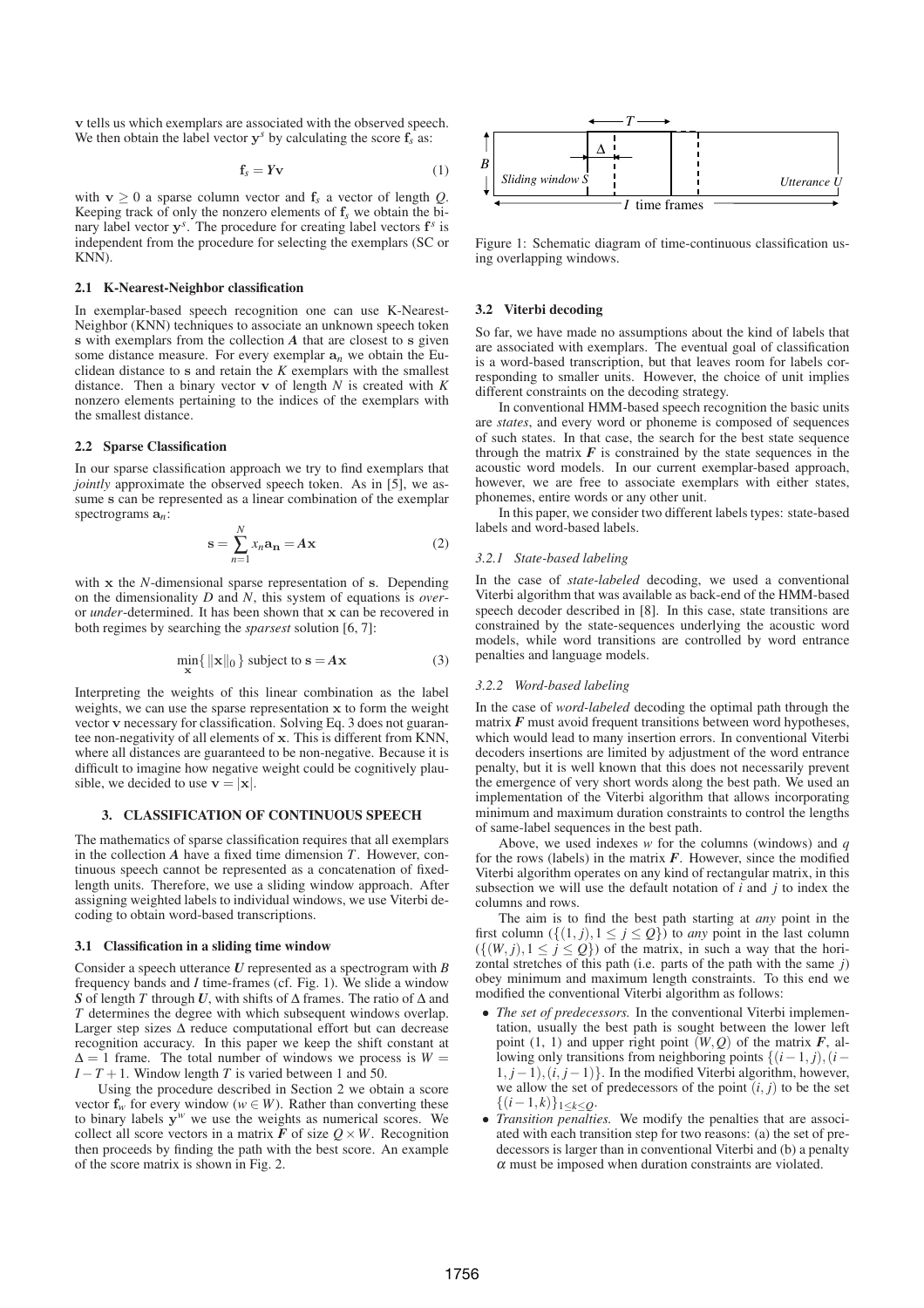

Figure 2: Example of time-continuous classification scores obtained using Sparse Classification, a window length of 20 frames and a collection of 16000 exemplars. Fig. 2a shows scores obtained using word-based class labels and the scores displayed in Fig. 2b represent HMM-state based labels. The corresponding digit labels are also shown. The utterance spoken is '6Z8ZZ64', with 'Z' representing 'zero'. The label 'sil' represents silence.

We introduce the following notation. We introduce matrix of local costs  $L = -F$ . Additionally we define two auxiliary matrices of the same size as *L*. The first auxiliary matrix *G* (which is also used in conventional Viterbi) will eventually contain the *global* costs. The second auxiliary matrix *D* will be used during the search such that the integer  $D(i, j)$  eventually specifies the duration of the most recent label hypothesis along the best path from the first column to  $(i, j)$ . For each  $j, 1 \leq j \leq Q$  the minimum and maximum duration is specified by means of two user-specified arrays  $\min(j)$  and  $\max(j)$ . And possibly there is a language model  $M(q_i, q_j)$  that specifies the cost of the bigram  $q_i \rightarrow q_j$  for all label pairs  $q_i, q_j$ . The term M specifies the language model costs of a transition between two labels.

The balancing between the local costs in the *L* matrix, the penalties in  $M$ , and penalty  $\alpha$  determines the path that is considered optimal. The higher the value of <sup>α</sup>, the more expensive transitions between labels become if such a transition incurs a violation of the duration constraints; in the limit ( $\alpha \rightarrow \infty$ ), only durations of labels *k* are allowed between  $min(k)$  and  $max(k)$ .

As can be inferred from Algorithm 1, the novel Viterbi algorithm recursively updates elements of global cost matrix *G* while keeping track of the class index  $\hat{k}$  that minimized the global score. After the recursion, the backtrace based on the values of  $\hat{k}_i$  for  $i = W, W - 1, \ldots, 1$  provides the best path through the matrix  $\vec{F}$  taking into account the imposed duration constraints.

# **4. EXPERIMENTS**

#### **4.1 Experimental setup**

For our experiments we used the clean versions of the training data and test set 'A' of the AURORA-2 corpus [9]. Acoustic feature vectors consisted of mel frequency log power spectra:  $B = 23$  bands with center frequencies starting at  $100$  Hz (frame shift =  $10$ ms).

As a reference, a conventional HMM-based speech decoder (described in [8]) achieves 99.5% accuracy on this test set using PROSPECT features [8]. HMM-state based labels of the exemplars were obtained via a forced alignment with the orthographic transcription using the HMM-based recognizer. Digits were described by 16 states with an additional 3-state silence word. From the frame-by-frame HMM-state labels we extracted digit labels. Minimum and maximum digit durations were also extracted from the state-based transcription.

We created collections of exemplars by randomly selecting

**Algorithm 1**: Modified Viterbi algorithm

**Initialization step:**  
for 
$$
j = 1
$$
 to Q do  
 $G(1, j) = L(1, j); D(1, j) = 1;$   
end for

All other entries in *G* and *D* will be defined later in the search.

#### **Recursion step:**

for 
$$
i = 2
$$
 to W do  
\nfor  $j = 1$  to Q do  
\n•  $G(i, j) = min_{k \in \{1...Q\}} \{G(i-1,k) + M(k, j) + C_{dur} + L(i, j)\}$   
\n•  $\hat{k}_i = \text{the minimizing value for } k$   
\n•  $D(i, j) = \begin{cases} D(i-1, \hat{k}_i) + 1 \text{ if } \hat{k}_i = j \\ 1 \text{ otherwise} \end{cases}$   
\nend for

**end for**

In this scheme, *Cdur* denotes the duration violation cost which is dependent on  $i, j, k, D(i-1, k)$ , min(k), and max(k) and is specified as:

 $C_{dur} =$  $\sqrt{ }$ **d** 0 if  $(k ≠ j) ∧ (min(k) ≤ D(i-1, k) ≤ max(k))$  $\mathbf{I}$  $\alpha$  if  $(k \neq j) \land \neg(\min(k) \leq D(i-1, k) \leq \max(k))$  $\alpha$  if  $(k = j) \land (D(i-1,k) > \max(k))$ 0 if  $(k = j) \land (D(i − 1, k) \leq max(k))$ 

16000 windows from the speech in the training set. We repeated the random selection for 6 window lengths, from  $T = 1$  to  $\overline{T} = 50$ frames. Contrary to the experiments with isolated digits in [5] no time normalization was applied to the windows. The spectrograms of the windows were reshaped to vectors and subsequently added as the columns of the collection. For experiments with collection sizes smaller than 16000 we used the first  $N$  columns of the original collection to form the final collection *A*.

The speech decoding system was implemented in MATLAB. The duration penalty  $\alpha$  appeared to be not critical, and was set to  $\alpha = 10$ . We did not use a language model. The minimization in Eq.3 was approximated by the SolveLasso solver implemented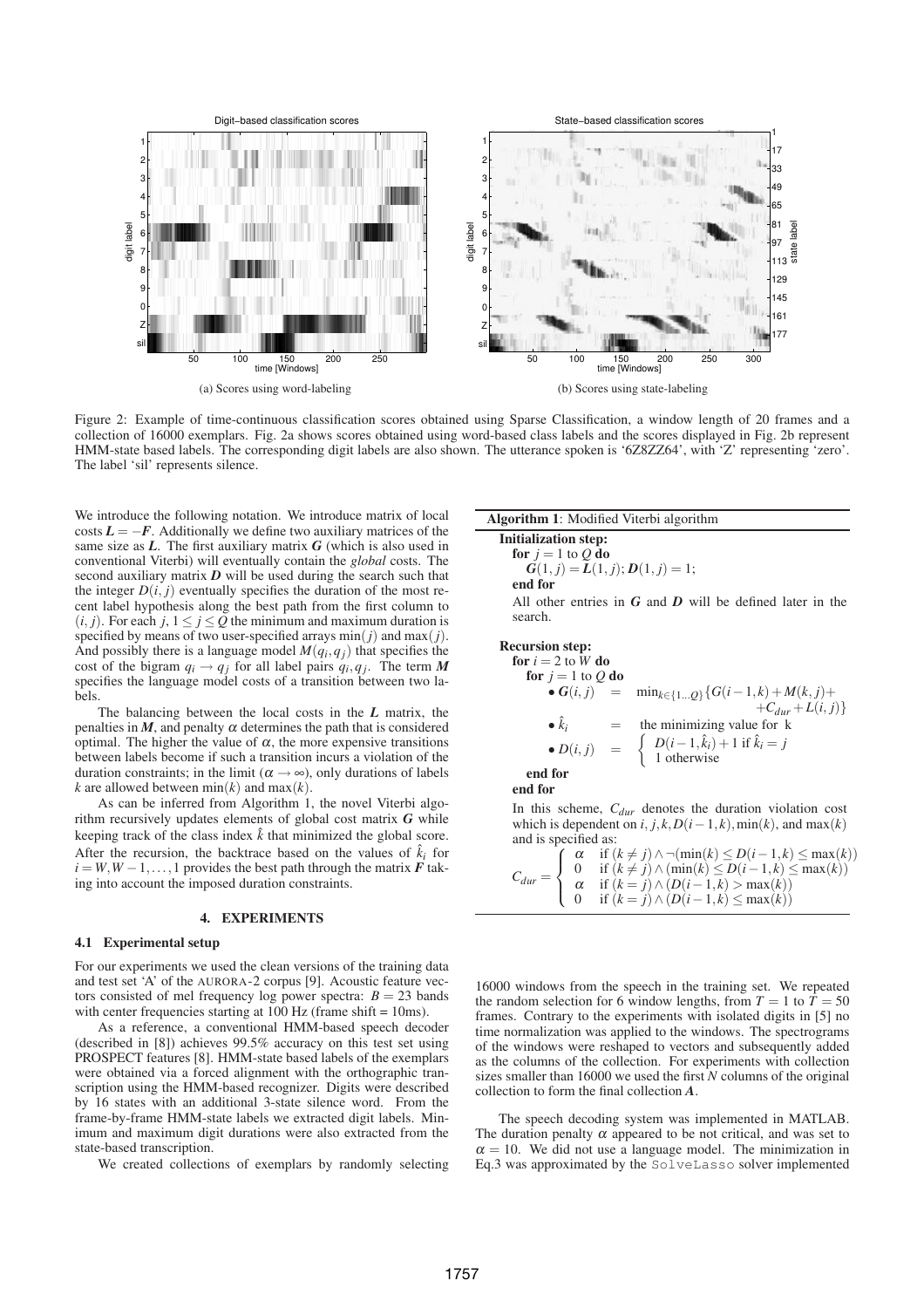|            | Collection size [N] |      |      |      |      |      |                                         |  |
|------------|---------------------|------|------|------|------|------|-----------------------------------------|--|
| Window [T] | 250                 |      |      |      |      |      | 500   1000   2000   4000   8000   16000 |  |
|            |                     |      | 22.7 | 31.2 | 38.1 | 43.8 | 49.2                                    |  |
|            | 20.9                | 32.9 | 41.0 | 48.5 | 55.3 | 62.1 | 65.0                                    |  |
| 10         | 37.7                | 44.6 | 58.2 | 63.7 | 68.3 | 70.5 | 73.7                                    |  |
| 20         | 46.7                | 55.7 | 67.5 | 72.7 | 78.5 | 81.1 | 83.2                                    |  |
| 35         | 49.5                | 63.2 | 71.3 | 78.0 | 82.3 | 84.6 | 85.5                                    |  |
| 50         | 41.8                | 52.0 | 58.4 | 65.5 | 70.4 | 73.7 | 75.6                                    |  |

Table 1: Word recognition accuracy for several window lengths and collection sizes. The results shown here pertain to SC classification.

|            | Collection size [N] |            |      |                           |      |      |       |  |
|------------|---------------------|------------|------|---------------------------|------|------|-------|--|
| Window [T] | 250 <sup>1</sup>    | $500 \mid$ |      | 1000   2000   4000   8000 |      |      | 16000 |  |
|            |                     | 40.3       | 50.8 | 61.0                      | 69.0 | 76.3 | 80.4  |  |
|            | 64.7                | 78.7       | 87.8 | 93.1                      | 95.6 | 96.9 | 97.7  |  |
| 10         | 64.2                | 80.4       | 90.1 | 93.8                      | 96.6 | 97.4 | 98.2  |  |
| 20         |                     | 84.7       | 91.6 | 93.8                      | 95.4 | 96.3 | 96.7  |  |
| 35         |                     | 72.7       | 78.5 | 82.0                      | 84.2 | 85.3 | 86.1  |  |
| 50         | 45.7                | 56.7       | 62.6 | 67.0                      | 69.6 | 71.0 | 71.5  |  |

(a) Using word-labeled decoding

(b) Using state-labeled decoding

Table 2: Word recognition accuracy for several window lengths and collection sizes. The results shown here pertain to KNN classification.

|            | Collection size [N] |      |      |      |      |      |                                               |  |
|------------|---------------------|------|------|------|------|------|-----------------------------------------------|--|
| Window [T] |                     |      |      |      |      |      | 250   500   1000   2000   4000   8000   16000 |  |
|            |                     |      | 25.7 | 32.3 | 35.6 | 39.5 | 38.6                                          |  |
|            | 8.5                 | 16.7 | 16.4 | 13.2 | 21.1 | 28.9 | 29.0                                          |  |
| 10         | 4.9                 | 18.2 | 41.9 | 44.3 | 41.2 | 43.0 | 46.0                                          |  |
| 20         |                     | 5.6  | 33.6 | 44.8 | 56.5 | 62.0 | 64.9                                          |  |
| 35         | 7.5                 |      | 31.0 | 50.2 | 61.5 | 69.8 | 75.1                                          |  |
| 50         | 3.2                 | 14.9 |      | 37.8 | 51.0 | 59.4 | 65.9                                          |  |

(a) Using word-labeled decoding

as part of the SparseLab toolbox.<sup>1</sup> This iterative method was terminated after 30 iterations, resulting in x having (at most) 30 nonzero coefficients. Correspondingly we use the  $K = 30$  nearest neighbors when doing KNN classification.

# **4.2 Window length and collection size**

Episodic speech recognition introduces several new parameters, such as the number of exemplars and their duration (number of frames). Because the parameters might well show significant interactions, we investigated the recognition accuracy as a function of the number of exemplars and the duration.

We carried out recognition experiments with a number of collection sizes *N* and window length *T*. We consider window lengths of 1,5,10,20,35 and 50 frames and collection sizes of 250,500,1000,2000,4000,8000,16000 exemplars. For every window, we first determine the associated exemplars, using KNN and SC classification. For both methods we then do decoding twice: once using word-labeling (Tables 2a and 3a) and once using the low level state-labeling (Tables 2b and 3b).

# **5. RESULTS AND DISCUSSION**

# **5.1 Word-labeling vs. state-labeling**

From the recognition accuracies in Tables 2a and 3a (word-labeled decoding) and Tables 2b and 3b (state-labeled decoding) it can be seen that state-labeled decoding outperforms word-labeled decoding. This holds both for Sparse Classification and KNN Classification.

Both for word-based and state-labeled decoding the best performance is obtained with a collection size of 16000 exemplars. With marginal exceptions for KNN word-labeled decoding performance increase is monotonic with collection size. The optimum with respect to window size is different: For word-labeled decoding the best recognition accuracies are obtained with a window length of 35 frames. That number happens to be equal to the mean number of frames per digit. For state-labeled decoding the best accuracies are obtained with a window length of 10 frames. Here too, the observation holds for SC and KNN.

|            | Collection size [N] |      |      |                    |      |      |       |  |
|------------|---------------------|------|------|--------------------|------|------|-------|--|
| Window [T] | 250                 | 500  |      | 1000   2000   4000 |      | 8000 | 16000 |  |
|            | 26.3                | 43.6 | 60.4 | 73.1               | 84.9 | 89.1 | 91.9  |  |
|            | 29.1                | 62.1 | 83.9 | 91.2               | 92.4 | 92.9 | 93.4  |  |
| 10         |                     | 44.9 | 79.0 | 89.8               | 93.1 | 93.9 | 94.5  |  |
| 20         | 12.6                | 31.9 | 64.3 | 81.5               | 89.1 | 91.3 | 92.9  |  |
| 35         | 10.1                | 21.4 | 40.3 | 59.6               | 72.0 | 78.0 | 81.6  |  |
| 50         |                     | 14.6 | 30.6 | 43.0               | 55.5 | 62.4 | 67.3  |  |

(b) Using state-labeled decoding

A detailed analysis (not shown here) revealed that word-labeled decoding yielded many more insertion and (to a lesser extent) deletion errors than state-labeled decoding. This is caused by the fact that in word-labeled decoding it is difficult to distinguish between the start and end of a word in the label sequence. The HMM-state models, on the other hand, are composed of a sequence of 16-states each of which must be visited in a prescribed order. As can be observed in Fig. 2a, with word-labeled decoding any spurious digit activation that exceeds the (necessarily small) minimum duration may cause an insertion error. In contrast, Fig. 2a illustrates that with the state-based decoding spurious state activations do not lead to insertions. The state sequence that underlies individual digits forces the Viterbi search to find solutions that have a clear diagonal structure.

Deletions can occur when encountering repeated words. For example, in Fig. 2 the repeated digit '6' will result in a deletion error if the combined length of the two digits does not exceed the maximum duration for this digit. When doing HMM-based state decoding the distinction between the two subsequent digits is trivial.

The optimum window length seems to be one that covers a number of labels that is just large enough for the Viterbi search to harness its constraints. In word-labeled decoding window length should be larger than the minimum duration of a word, but not so long that many windows cover more than two words. For statelabeled decoding windows should be long enough to cover a state sequence that is characteristic for a word, but not so long that many windows cover more than one word. Another possibly interesting issue here is that a 10-frame window covers roughly the same number of frames that are taken into account when using delta and deltadelta features in traditional HMM-based decoding.

A decoding approach not studied in this work is using a phonebased representation (cf. [4]). It is conceivable that a phone-based representation allows for a more natural extension to large vocabulary tasks, while still providing robustness against errors like repeated digits and insertions.

# **5.2 Window length**

SC outperforms KNN for all window lengths except for singleframe windows. Apparently, SC is better able to exploit time context information than KNN. Somewhat unexpectedly, for singleframe windows, KNN classification with state-labeled decoding performs better than SC:  $91.9\%$  at  $N = 16000$  (cf. Table 3b) as opposed to 80.4% at  $N = 16000$  (cf. Table 2b). The situation is

<sup>&</sup>lt;sup>1</sup>This toolbox is publicly available from  $http://www.sparselab.$ stanford.edu